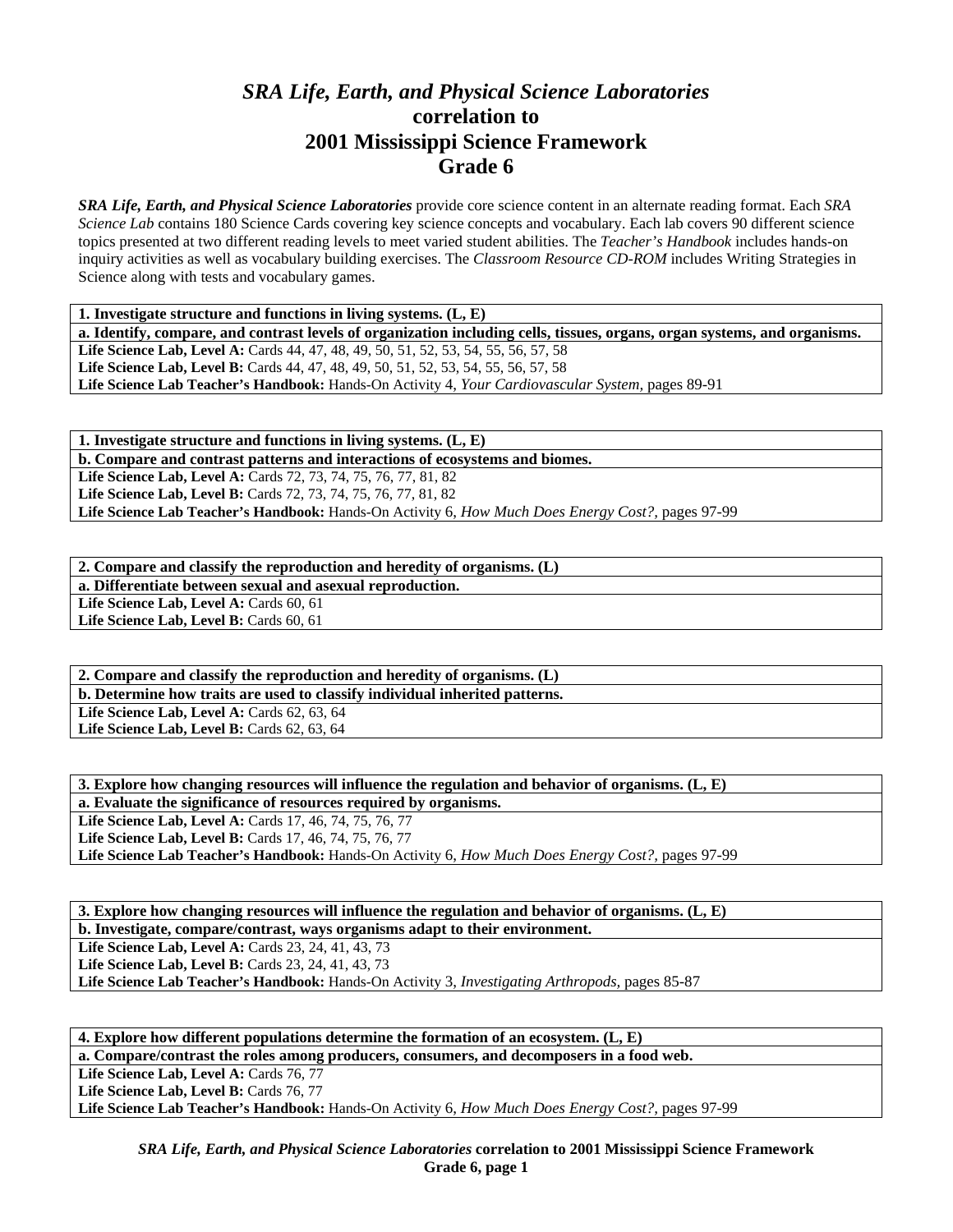**4. Explore how different populations determine the formation of an ecosystem. (L, E)** 

**b. Manipulate resources and other factors (living and nonliving) that promote and limit growth of populations in an ecosystem.** 

**Life Science Lab, Level A:** Cards 70, 71, 72, 73, 74, 75 Life Science Lab, Level B: Cards 70, 71, 72, 73, 74, 75

**5. Explore the unique characteristics and adaptations of organisms. (L, E)** 

**a. Evaluate and chart the similarities of organisms.** 

Life Science Lab, Level A: Cards 2, 3, 11, 12, 13, 14, 15, 16, 18, 19, 20, 21, 22, 25, 27, 28, 29, 30, 31, 32, 33, 34, 35, 36, 37, 38, 39, 40

Life Science Lab, Level B: Cards 2, 3, 11, 12, 13, 14, 15, 16, 18, 19, 20, 21, 22, 25, 27, 28, 29, 30, 31, 32, 33, 34, 35, 36, 37, 38, 39, 40

**Life Science Lab Teacher's Handbook:** Hands-On Activity 2, *Culturing Bacteria,* pages 81-83; Hands-On Activity 3, *Investigating Arthropods,* pages 85-87

**5. Explore the unique characteristics and adaptations of organisms. (L, E)** 

**b. Propose and relate environmental changes and the adaptive characteristics that influence the extinction of a species. Life Science Lab, Level A: Cards 65, 66, 67, 68** 

**Life Science Lab, Level B:** Cards 65, 66, 67, 68

**6. Model the structure of the Earth system past and present. (E)** 

**a. Construct and explain the structure of the atmosphere (gas-air), hydrosphere (liquid-water), lithosphere (solid-land), and changes that occur within.** 

Earth Science Lab, Level A: Cards 1, 2, 9, 10, 11, 12, 13, 14, 15, 16, 17, 21, 22, 23, 24, 25, 26, 27, 28, 36, 37, 38, 39, 40, 41, 43, 44, 45, 46, 47, 48, 49, 52, 53, 54, 55, 56, 57, 59, 60, 61, 82, 83, 84, 85, 87, 88, 89, 90

**Earth Science Lab, Level B:** Cards 1, 2, 9, 10, 11, 12, 13, 14, 15, 16, 17, 21, 22, 23, 24, 25, 26, 27, 28, 36, 37, 38, 39, 40, 41, 43, 44, 45, 46, 47, 48, 49, 52, 53, 54, 55, 56, 57, 59, 60, 61, 82, 83, 84, 85, 87, 88, 89, 90

**Earth Science Lab Teacher's Handbook:** Hands-On Activity 2, *Plate Boundaries in Action,* pages 77-79; Hands-On Activity 5, *What is in the Air?,* pages 89-91; Hands-On Activity 6, *Modeling a Tornado,* pages 93-95; Hands-On Activity 8, *Temperature, Salinity, and Water Density,* pages 101-103

**6. Model the structure of the Earth system past and present. (E) b. Examine the changes and processes that alter the Earth's system.** 

Earth Science Lab, Level A: Cards 10, 11, 12, 13, 14, 15, 16, 17, 22, 24, 25, 26, 27, 28 **Earth Science Lab, Level B:** Cards 10, 11, 12, 13, 14, 15, 16, 17, 22, 24, 25, 26, 27, 28 **Earth Science Lab Teacher's Handbook:** Hands-On Activity 2, *Plate Boundaries in Action,* pages 77-79

**6. Model the structure of the Earth system past and present. (E)** 

**c. Analyze fossils as indicators of how life and environmental conditions have changed.** 

Life Science Lab, Level A: Card 67

Life Science Lab, Level B: Card 67

**Life Science Lab Teacher's Handbook:** Hands-On Activity 5, *Making Fossils,* pages 93-95

**Earth Science Lab, Level A: Cards 33, 34** Earth Science Lab, Level B: Cards 33, 34

**7. Investigate the Earth in relation to the solar system. (E, P) a. Demonstrate how the Earth's motion influences the day, year, phases of the moon, and eclipses. Earth Science Lab, Level A: Cards 62, 64, 65 Earth Science Lab, Level B: Cards 62, 64, 65**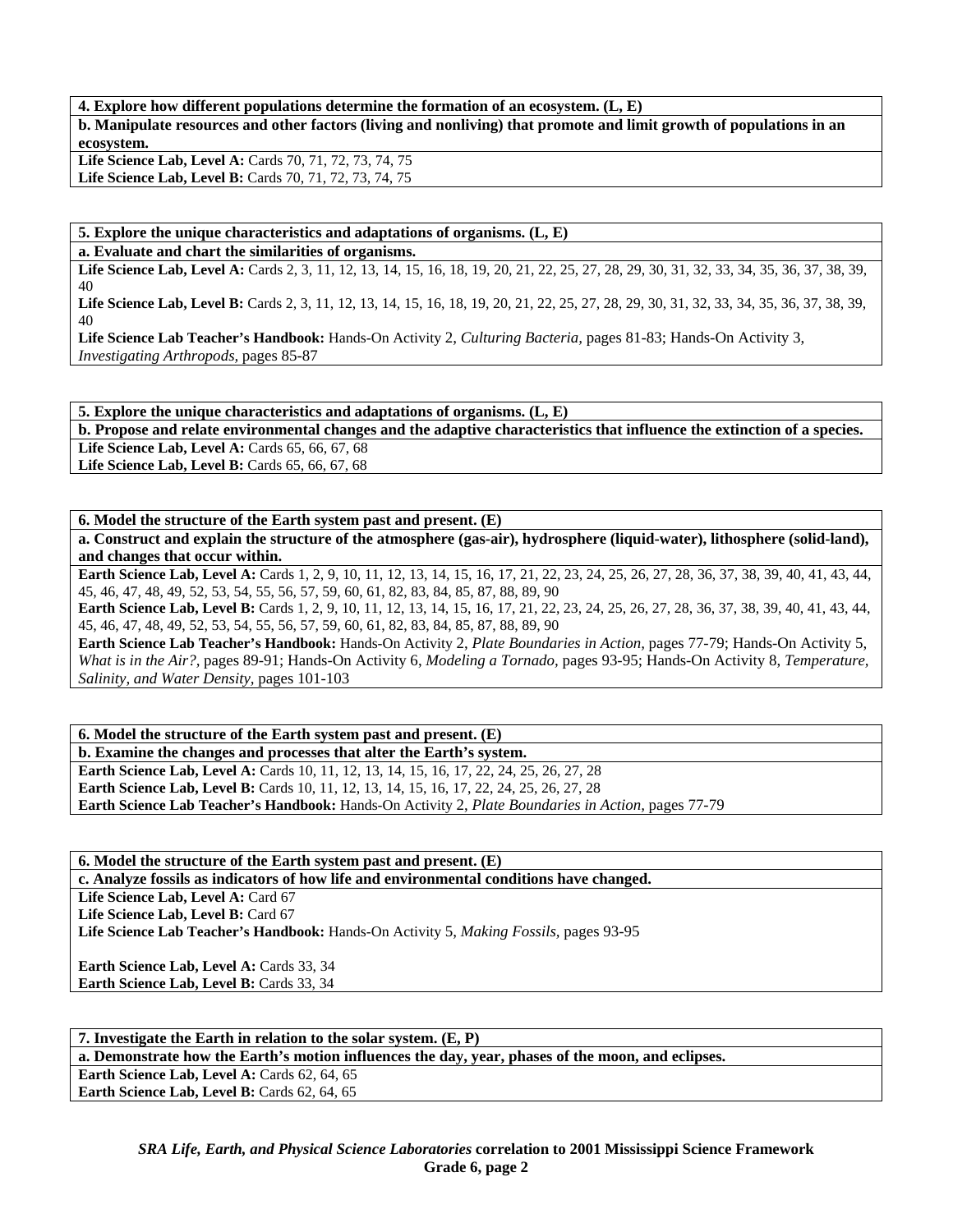**7. Investigate the Earth in relation to the solar system. (E, P)** 

**b. Explore how gravity influences the motion of all celestial bodies.** 

Earth Science Lab, Level A: Cards 66, 68 Earth Science Lab, Level B: Cards 66, 68

**Physical Science Lab, Level A: Cards 57, 59** Physical Science Lab, Level B: Cards 57, 59

**7. Investigate the Earth in relation to the solar system. (E, P) c. Demonstrate how the tilt of the Earth's axis and Earth's revolution around the sun create the seasons. Earth Science Lab, Level A: Card 62 Earth Science Lab, Level B:** Card 62

**8. Investigate structure, properties, and changes of matter. (E, P) a. Analyze properties such as density, boiling point, and solubility of a substance. Physical Science Lab, Level A: Cards 1, 2, 5, 6, 7, 13 Physical Science Lab, Level B:** Cards 1, 2, 5, 6, 7, 13

**8. Investigate structure, properties, and changes of matter. (E, P) b. Record and interpret physical and chemical changes using everyday substances. Physical Science Lab, Level A: Cards 8, 9, 12, 13, 27, 28, 29 Physical Science Lab, Level B:** Cards 8, 9, 12, 13, 27, 28, 29 **Physical Science Lab Teacher's Handbook:** Hands-On Activity 2, *Chemical Reaction Rates,* pages 81-83

| 8. Investigate structure, properties, and changes of matter. $(E, P)$                  |
|----------------------------------------------------------------------------------------|
| c. Differentiate between common elements that combine chemically to produce compounds. |
| <b>Physical Science Lab, Level A: Cards 10, 11, 31, 32</b>                             |
| <b>Physical Science Lab, Level B:</b> Cards 10, 11, 31, 32                             |
|                                                                                        |

**8. Investigate structure, properties, and changes of matter. (E, P) d. Demonstrate the ability to use simple measuring devices using metric and English units.** 

**Life Science Lab Teacher's Handbook:** Hands-On Activity 4, *Your Cardiovascular System,* pages 89-91; Hands-On Activity 7, *The Effects of Acid Rain,* pages 101-103

**Earth Science Lab Teacher's Handbook:** Hands-On Activity 1, *Identifying Minerals with the Mohs Scale,* pages 73-75; Hands-On Activity 3, *Interpreting a Topographic Map,* pages 81-83; Hands-On Activity 7, *Sizes in the Solar System,* pages 97- 99; Hands-On Activity 8, *Temperature, Salinity, and Water Density,* pages 101-103

**Physical Science Lab Teacher's Handbook:** Hands-On Activity 1, *Measuring pH of Acids and Bases,* pages 77-79; Hands-On Activity 2, *Chemical Reaction Rates,* pages 81-83; Hands-On Activity 3, *Energy Conversion,* pages 85-87; Hands-On Activity 4, *Reducing Friction,* pages 89-91; Hands-On Activity 6, *Making Sound,* pages 97-99

**9. Evaluate the effect of force on the motion of an object. (E, L, P) a. Analyze, measure, and graph the motion of an object. Physical Science Lab, Level A:** Cards 51, 52, 53, 58, 59 **Physical Science Lab, Level B:** Cards 51, 52, 53, 58, 59 **Physical Science Lab Teacher's Handbook:** Hands-On Activity 4, *Reducing Friction,* pages 89-91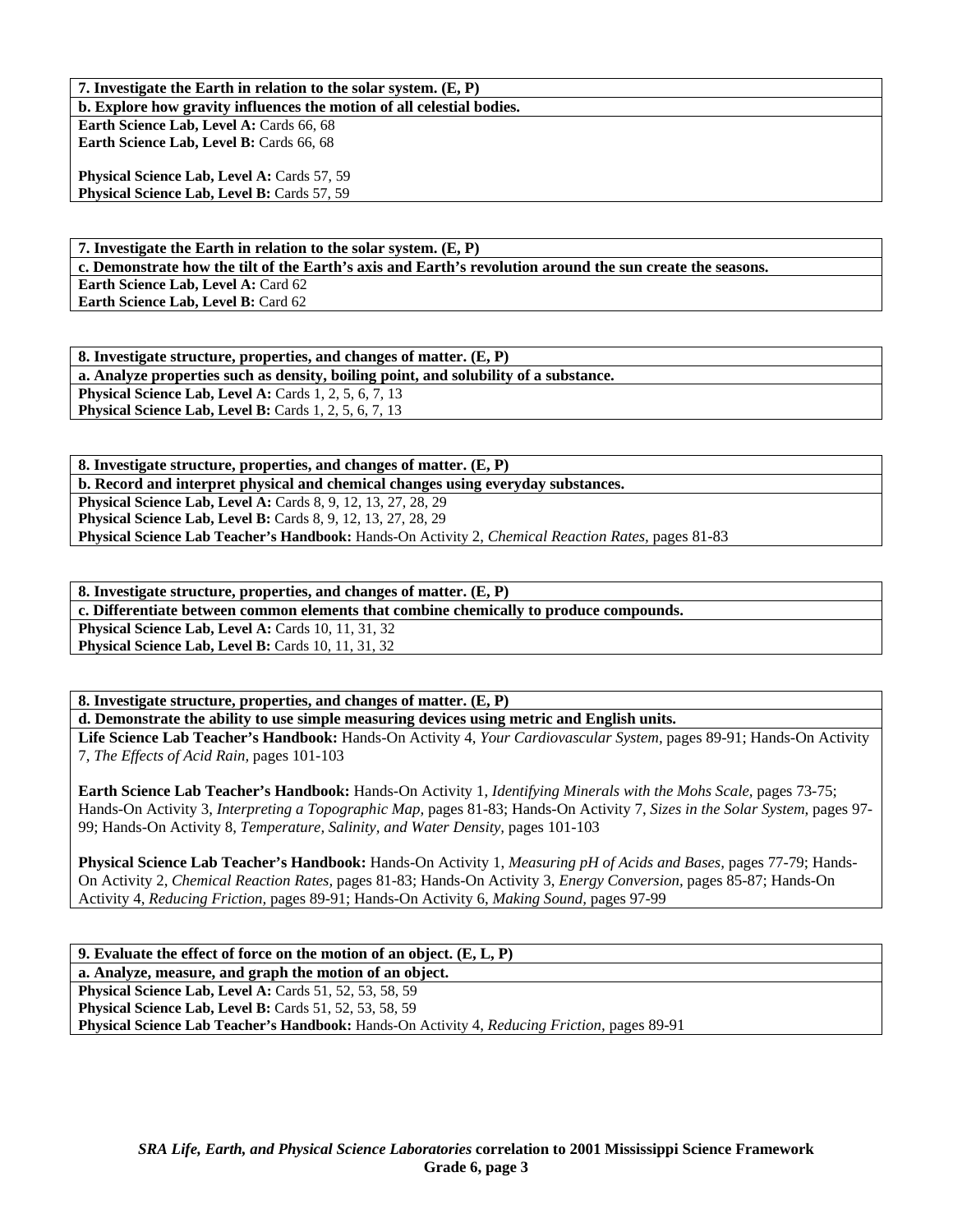**9. Evaluate the effect of force on the motion of an object. (E, L, P)** 

**b. Experiment and measure the effect of force on an object.** 

**Physical Science Lab, Level A:** Cards 54, 55, 56, 62, 63, 64, 65 **Physical Science Lab, Level B:** Cards 54, 55, 56, 62, 63, 64, 65

**Physical Science Lab Teacher's Handbook:** Hands-On Activity 4, *Reducing Friction,* pages 89-91

**10. Examine the transfer of energy in many different forms. (E, L, P)** 

**a. Observe and manipulate energy as potential or kinetic. Physical Science Lab, Level A: Cards 36, 37, 39, 40, 41, 42 Physical Science Lab, Level B:** Cards 36, 37, 39, 40, 41, 42 **Physical Science Lab Teacher's Handbook:** Hands-On Activity 3, *Energy Conversion,* pages 85-87

**10. Examine the transfer of energy in many different forms. (E, L, P)** 

**b. Investigate forms of energy such as heat, sound, light, or electricity. Physical Science Lab, Level A:** Cards 36, 42, 43, 45, 46, 47, 48, 66, 67, 74, 76, 77, 79, 80, 82, 83 **Physical Science Lab, Level B:** Cards 36, 42, 43, 45, 46, 47, 48, 66, 67, 74, 76, 77, 79, 80, 82, 83 **Physical Science Lab Teacher's Handbook:** Hands-On Activity 5, *Making a Potato Battery,* pages 93-95; Hands-On Activity 6, *Making Sound,* pages 97-99

**10. Examine the transfer of energy in many different forms. (E, L, P)** 

**c. Recognize the sun as a major source of energy.** 

Life Science Lab, Level A: Cards 17, 76

Life Science Lab, Level B: Cards 17, 76

**Life Science Lab Teacher's Handbook:** Hands-On Activity 6, *How Much Does Energy Cost?,* pages 97-99

**Earth Science Lab, Level A:** Cards 38, 39, 40, 41, 43, 47, 57, 67 **Earth Science Lab, Level B:** Cards 38, 39, 40, 41, 43, 47, 57, 67

Physical Science Lab, Level A: Cards 44, 46 Physical Science Lab, Level B: Cards 44, 46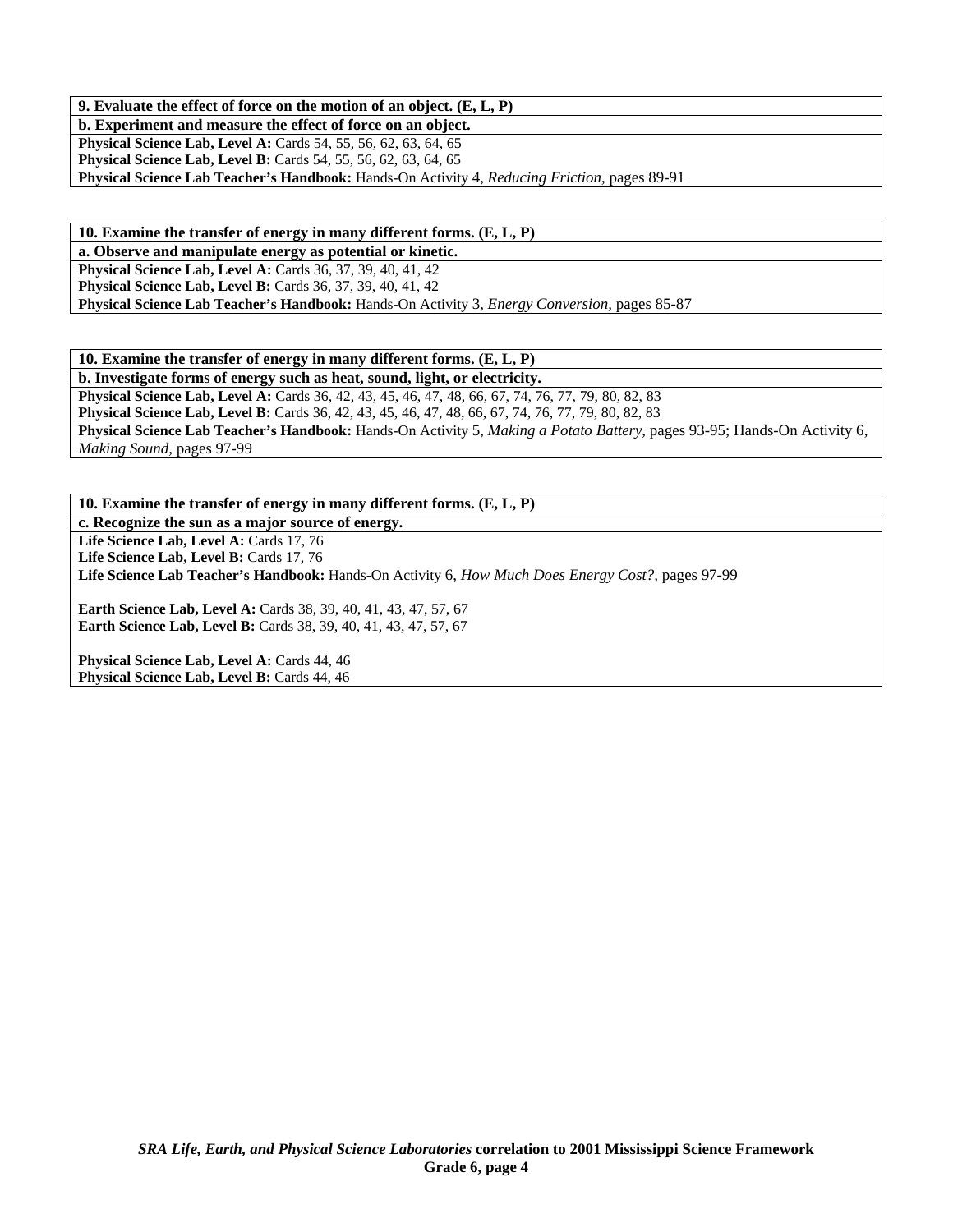## *SRA Life, Earth, and Physical Science Laboratories*  **correlation to 2001 Mississippi Science Framework Grade 7**

*SRA Life, Earth, and Physical Science Laboratories* provide core science content in an alternate reading format. Each *SRA Science Lab* contains 180 Science Cards covering key science concepts and vocabulary. Each lab covers 90 different science topics presented at two different reading levels to meet varied student abilities. The *Teacher's Handbook* includes hands-on inquiry activities as well as vocabulary building exercises. The *Classroom Resource CD-ROM* includes Writing Strategies in Science along with tests and vocabulary games.

**1. Compare and contrast structure and function in living systems. (L)** 

**a. Compare and contrast plant and animal cells through investigations.** 

Life Science Lab, Level A: Cards 6, 7, 8, 9

**Life Science Lab, Level B:** Cards 6, 7, 8, 9

**Life Science Lab Teacher's Handbook:** Hands-On Activity 1, *Examining Cells,* pages 77-79

**1. Compare and contrast structure and function in living systems. (L) b. Describe the process of respiration and the use of its products.**  Life Science Lab, Level A: Cards 9, 51

Life Science Lab, Level B: Cards 9, 51

**1. Compare and contrast structure and function in living systems. (L) c. Illustrate the parts of the digestive system and the interaction of each part.**  Life Science Lab, Level A: Card 50 Life Science Lab, Level B: Card 50

**1. Compare and contrast structure and function in living systems. (L) d. Illustrate the parts of and interaction between the respiratory and circulatory system. Life Science Lab, Level A: Cards 47, 48, 51 Life Science Lab, Level B: Cards 47, 48, 51 Life Science Lab Teacher's Handbook:** Hands-On Activity 4, *Your Cardiovascular System,* pages 89-91

**1. Compare and contrast structure and function in living systems. (L) e. Illustrate the parts of the excretory system and the interaction of each part.**  Life Science Lab, Level A: Card 52 Life Science Lab, Level B: Card 52

**2. Explore the processes of the reproduction and heredity or organisms. (L) a. Distinguish genes as sections of DNA molecules that carry the genetic code for inherited traits. Life Science Lab, Level A: Cards 62, 63, 64** Life Science Lab, Level B: Cards 62, 63, 64

| 2. Explore the processes of the reproduction and heredity or organisms. (L) |
|-----------------------------------------------------------------------------|
| b. Examine the concepts of homozygous and heterozygous traits.              |
| Life Science Lab, Level A: Card 63                                          |
| Life Science Lab, Level B: Card 63                                          |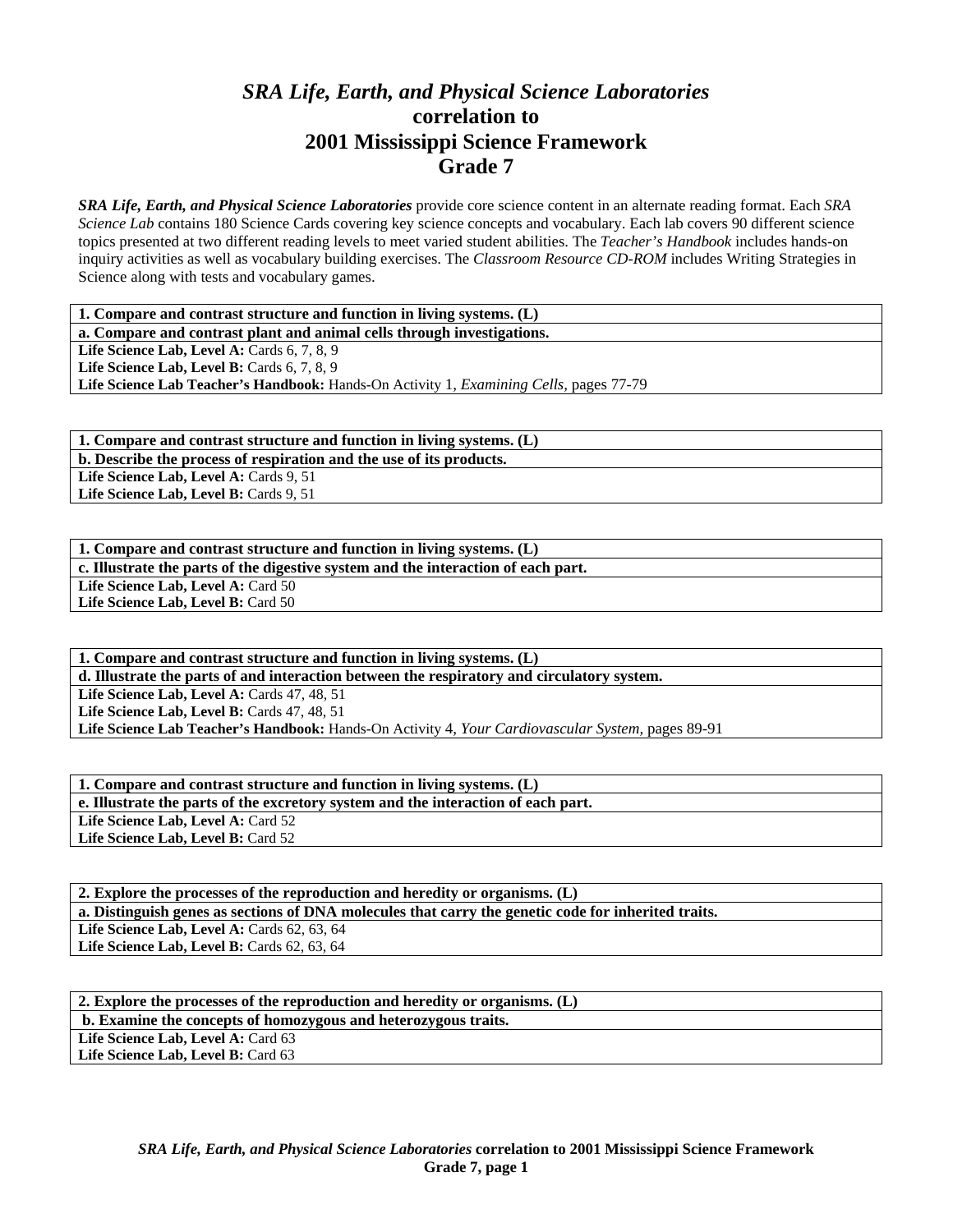**2. Explore the processes of the reproduction and heredity or organisms. (L) c. Explain mitosis and relate it to an organism's growth and repair process.**  Life Science Lab, Level A: Cards 10, 60 Life Science Lab, Level B: Cards 10, 60

**3. Determine how organisms co-exist in their environment. (L) a. Demonstrate that cells interact with their environment. Life Science Lab, Level A: Cards 5, 6, 7, 8, 9, 10 Life Science Lab, Level B:** Cards 5, 6, 7, 8, 9, 10 **Life Science Lab Teacher's Handbook:** Hands-On Activity 1, *Examining Cells,* pages 77-79

**3. Determine how organisms co-exist in their environment. (L) b. Investigate homeostasis as it relates to plants and animals.** 

Life Science Lab, Level A: Card 44 Life Science Lab, Level B: Card 44

**4. Explore how environmental factors of population influence the formation of an ecosystem. (L, E) a. Describe the process of photosynthesis and the use of its products.** 

Life Science Lab, Level A: Cards 9, 16, 17, 76

Life Science Lab, Level B: Cards 9, 16, 17, 76

**4. Explore how environmental factors of population influence the formation of an ecosystem. (L, E) b. Design an experiment in plant behavior to include responses to water, gravity, and light.**  Life Science Lab, Level A: Card 24 **Life Science Lab, Level B:** Card 24

**4. Explore how environmental factors of population influence the formation of an ecosystem. (L, E) c. Investigate and research environmental concerns of the land, water, and air. Life Science Lab, Level A:** Cards 84, 85, 86, 87, 88, 89, 90 Life Science Lab, Level B: Cards 84, 85, 86, 87, 88, 89, 90 **Life Science Lab Teacher's Handbook:** Hands-On Activity 7, *The Effects of Acid Rain,* pages 101-103 **Earth Science Lab, Level A:** Cards 29, 35, 37, 42, 59, 61, 85, 86

**Earth Science Lab, Level B:** Cards 29, 35, 37, 42, 59, 61, 85, 86 **Earth Science Lab Teacher's Handbook:** Hands-On Activity 5, *What is in the Air?,* pages 89-91

**Physical Science Lab, Level A: Cards 38, 49 Physical Science Lab, Level B: Cards 38, 49** 

**4. Explore how environmental factors of population influence the formation of an ecosystem. (L, E) d. Analyze the importance of biological diversity in communities and ecosystems.** 

Life Science Lab, Level A: Cards 71, 72, 73, 74, 75, 76, 77, 81, 82 Life Science Lab, Level B: Cards 71, 72, 73, 74, 75, 76, 77, 81, 82 **Life Science Lab Teacher's Handbook:** Hands-On Activity 6, *How Much Does Energy Cost?,* pages 97-99; Hands-On Activity 7, *The Effects of Acid Rain,* pages 101-103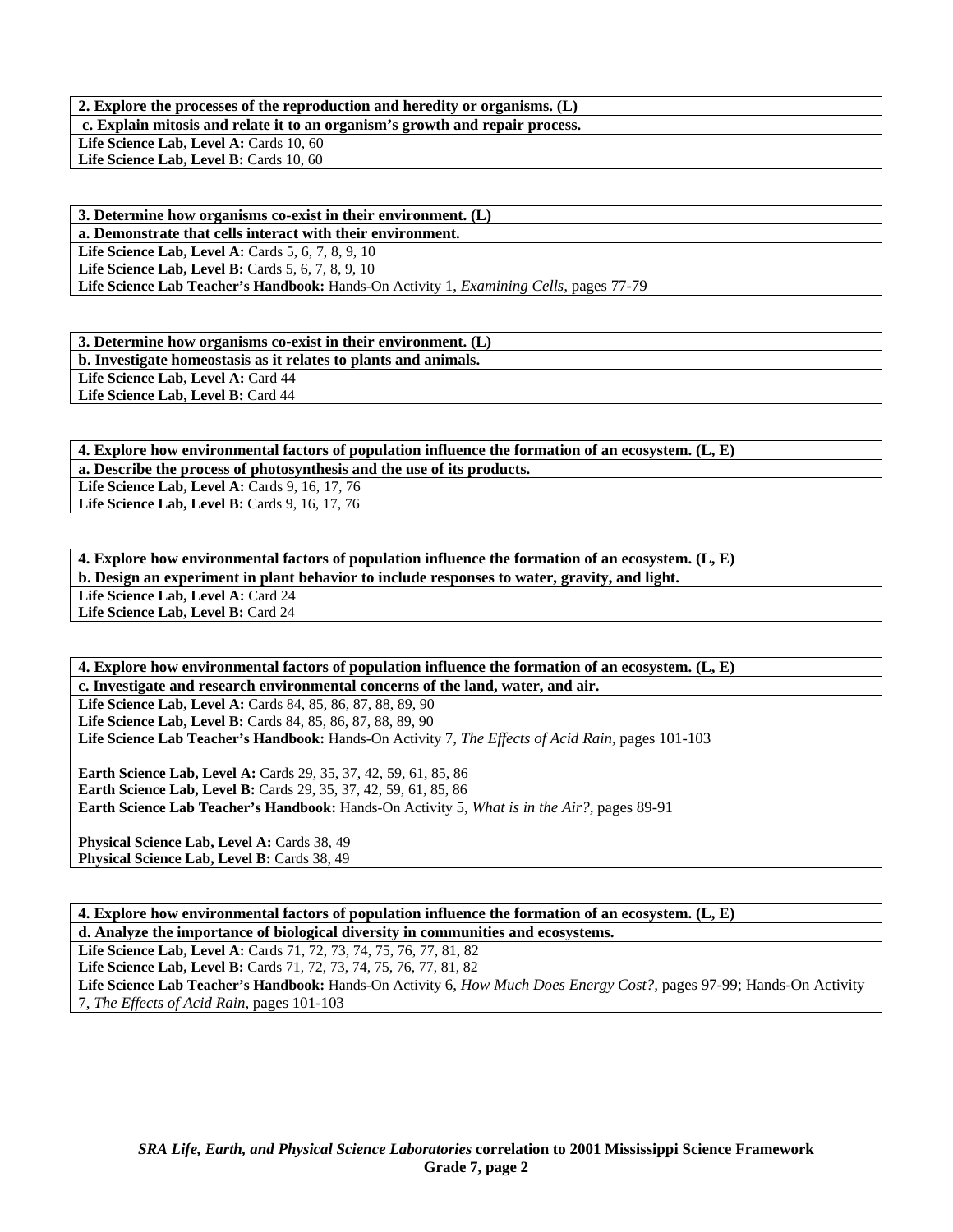**5. Examine survival strategies of organisms over many generations. (L)** 

**a. Apply concepts of adaptations by analyzing how organisms are classified into groups and subgroups.** 

Life Science Lab, Level A: Cards 2, 3, 11, 12, 13, 14, 15, 16, 18, 19, 20, 21, 22, 25, 27, 28, 29, 30, 31, 32, 33, 34, 35, 36, 37, 38, 39, 40

Life Science Lab, Level B: Cards 2, 3, 11, 12, 13, 14, 15, 16, 18, 19, 20, 21, 22, 25, 27, 28, 29, 30, 31, 32, 33, 34, 35, 36, 37, 38, 39, 40

**Life Science Lab Teacher's Handbook:** Hands-On Activity 2, *Culturing Bacteria,* pages 81-83; Hands-On Activity 3, *Investigating Arthropods,* pages 85-87

**5. Examine survival strategies of organisms over many generations. (L)** 

**b. Research animal adaptations and behaviors as related to survival strategies. Life Science Lab, Level A:** Cards 23, 24, 41, 42, 43, 66, 74, 83 **Life Science Lab, Level B:** Cards 23, 24, 41, 42, 43, 66, 74, 83

**Life Science Lab Teacher's Handbook:** Hands-On Activity 3, *Investigating Arthropods,* pages 85-87

**5. Examine survival strategies of organisms over many generations. (L) c. Explain how natural and man-made pressures cause extinction. Life Science Lab, Level A:** Cards 66, 67, 84, 86, 87, 88, 89, 90 **Life Science Lab, Level B:** Cards 66, 67, 84, 86, 87, 88, 89, 90

**6. Explore the composition and changes of the Earth System. (E, P) a. Identify minerals by using any or all of the following tests: streak, cleavage, fracture, hardness, specific gravity, and special properties.** 

Earth Science Lab, Level A: Cards 3, 4, 5

**Earth Science Lab, Level B: Cards 3, 4, 5** 

**Earth Science Lab Teacher's Handbook:** Hands-On Activity 1, *Identifying Minerals with the Mohs Scale,* pages 73-75

**6. Explore the composition and changes of the Earth System. (E, P) b. Research and explain how crustal movements result in earthquakes, volcanoes, mountain formation, etc. Earth Science Lab, Level A:** Cards 10, 11, 12, 13, 14, 15, 16, 17, 88 **Earth Science Lab, Level B:** Cards 10, 11, 12, 13, 14, 15, 16, 17, 88 **Earth Science Lab Teacher's Handbook:** Hands-On Activity 2, *Plate Boundaries in Action,* pages 77-79

**6. Explore the composition and changes of the Earth System. (E, P) c. Distinguish between chemical and physical weathering. Earth Science Lab, Level A:** Card 22 **Earth Science Lab, Level B:** Card 22

**6. Explore the composition and changes of the Earth System. (E, P) d. Identify how forces such as erosion and deposition create landforms.**  Earth Science Lab, Level A: Cards 24, 28 **Earth Science Lab, Level B: Cards 24, 28** 

| 6. Explore the composition and changes of the Earth System. $(E, P)$ |
|----------------------------------------------------------------------|
| e. Research landforms and fossils specific to Mississippi.           |
| Life Science Lab, Level A: Cards 67, 68                              |
| Life Science Lab, Level B: Cards 67, 68                              |
|                                                                      |
| <b>Earth Science Lab, Level A: Cards 21, 34</b>                      |
| <b>Earth Science Lab, Level B: Cards 21, 34</b>                      |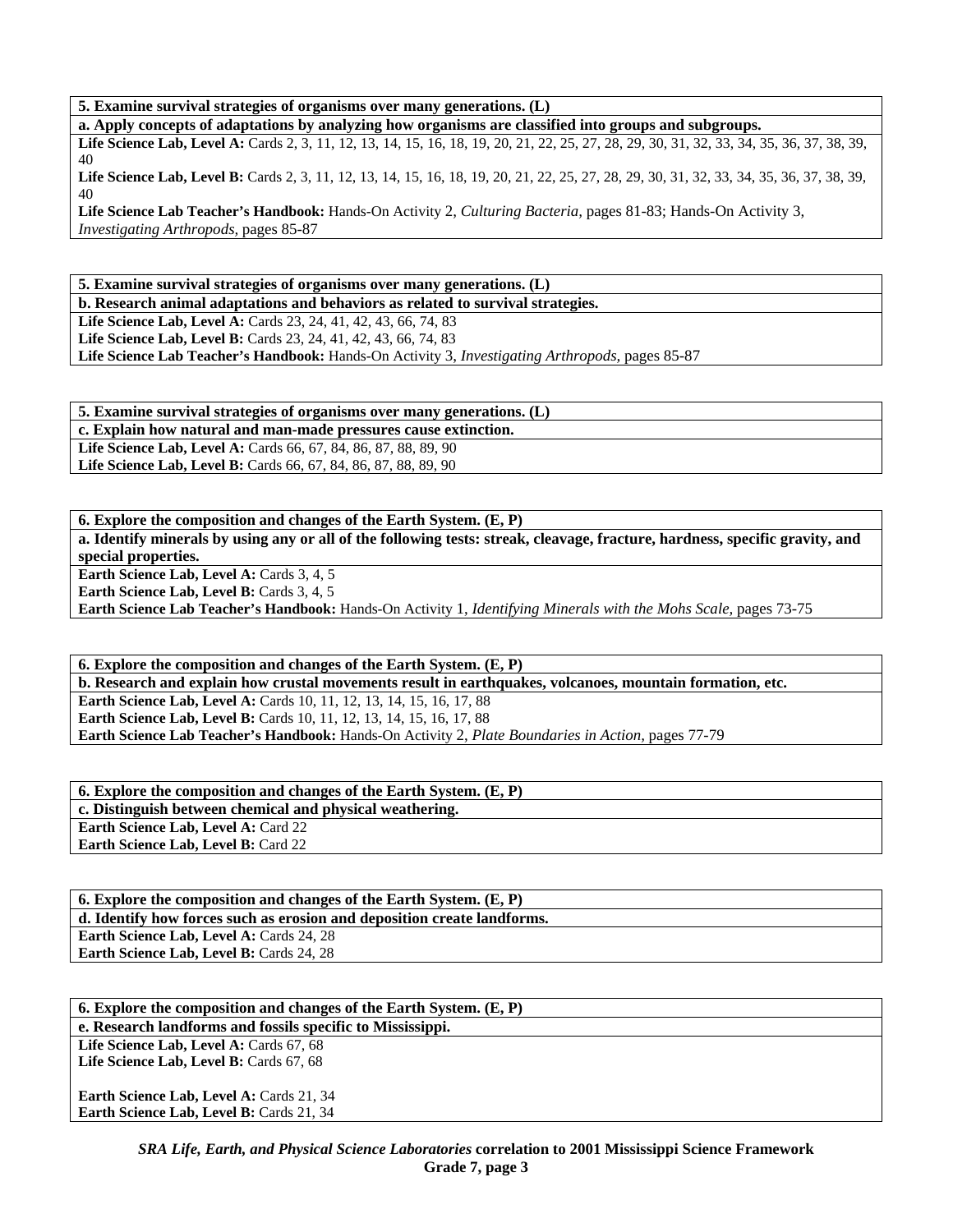## **6. Explore the composition and changes of the Earth System. (E, P)**

**f. Compare properties and composition of salt water, fresh water, and brackish water.** 

**Earth Science Lab, Level A: Cards 82, 83, 84, 87, 90 Earth Science Lab, Level B: Cards 82, 83, 84, 87, 90 Earth Science Lab Teacher's Handbook:** Hands-On Activity 8, *Temperature, Salinity, and Water Density,* pages 101-103

**6. Explore the composition and changes of the Earth System. (E, P) g. Investigate the interactive forces that produce weather to include moisture, temperature, fronts, air masses, and cloud formations.** 

**Earth Science Lab, Level A: Cards 38, 39, 40, 41, 43, 44, 45, 46, 47, 48, 49 Earth Science Lab, Level B:** Cards 38, 39, 40, 41, 43, 44, 45, 46, 47, 48, 49

**7. Explain the causes of lunar phases, eclipses, and Earth's seasons. (E) a. Distinguish between radiating objects (the sun and stars) and reflecting objects (the planets and their moons). Earth Science Lab, Level A:** Cards 63, 64, 65, 67, 75, 76 **Earth Science Lab, Level B:** Cards 63, 64, 65, 67, 75, 76

**7. Explain the causes of lunar phases, eclipses, and Earth's seasons. (E) b. Characterize lunar phases in terms of their appearance, their visibility at a given time of day or night, and their progression through time. Earth Science Lab, Level A: Card 64** 

**Earth Science Lab, Level B:** Card 64

**7. Explain the causes of lunar phases, eclipses, and Earth's seasons. (E) c. Illustrate the relationship between lunar phases and the phase angle between the sun and moon as seen from Earth. Earth Science Lab, Level A: Card 64 Earth Science Lab, Level B:** Card 64

**7. Explain the causes of lunar phases, eclipses, and Earth's seasons. (E) d. Illustrate the alignments of the Earth, the moon, and the sun, which give rise to solar and lunar eclipses and explain why these eclipses do not occur every month. Earth Science Lab, Level A: Card 65 Earth Science Lab, Level B: Card 65** 

**7. Explain the causes of lunar phases, eclipses, and Earth's seasons. (E) e. Explain how the position of the earth in relation to the sun has an effect on seasonal weather changes.**  Earth Science Lab, Level A: Card 62 **Earth Science Lab, Level B:** Card 62

**8. Investigate chemical and physical properties of matter. (P) a. Determine and measure experimentally: boiling point, melting point, density, and solubility. Physical Science Lab, Level A: Cards 1, 2, 13 Physical Science Lab, Level B: Cards 1, 2, 13** 

**8. Investigate chemical and physical properties of matter. (P) b. Demonstrate understanding that chemical and physical properties determine a substance's identify. Earth Science Lab, Level A: Cards 1, 2, 5, 6, 7, 10, 11 Earth Science Lab, Level B:** Cards 1, 2, 5, 6, 7, 10, 11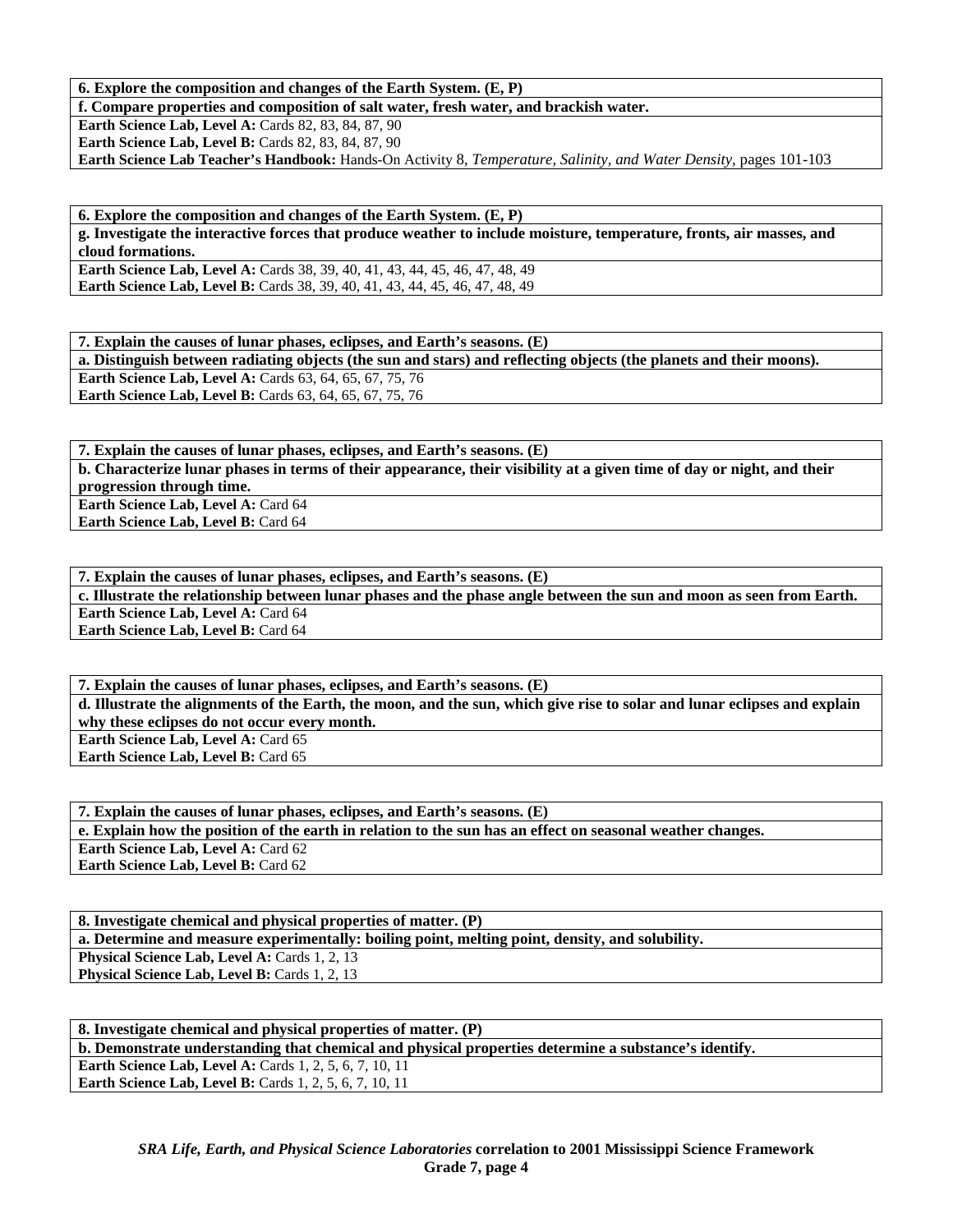**8. Investigate chemical and physical properties of matter. (P)** 

**c. Compare common metals, nonmetals, and metalloids by name, symbol, and characteristics.** 

Physical Science Lab, Level A: Cards 18, 19, 20 Physical Science Lab, Level B: Cards 18, 19, 20

**8. Investigate chemical and physical properties of matter. (P) d. Recognize elements that will combine to form compounds. Physical Science Lab, Level A: Cards 10, 11 Physical Science Lab, Level B: Cards 10, 11** 

**8. Investigate chemical and physical properties of matter. (P) e. Relate density to mass and volume. Earth Science Lab, Level A: Card 2 Earth Science Lab, Level B: Card 2** 

**9. Investigate motions and forces. (P) a. Using SI units, measure and graph the motion of an object by its position. Physical Science Lab, Level A:** Cards 50, 51, 52, 53, 54, 56 **Physical Science Lab, Level B:** Cards 50, 51, 52, 53, 54, 56 **Physical Science Lab Teacher's Handbook:** Hands-On Activity 4, *Reducing Friction,* pages 89-91

**9. Investigate motions and forces. (P) b. Investigate Newton's Laws of Motion. Earth Science Lab, Level A: Card 55** Earth Science Lab, Level B: Card 55

**9. Investigate motions and forces. (P) c. Using the scientific method, design an experiment to test how different types of surfaces affect friction. Earth Science Lab, Level A: Card 58 Earth Science Lab, Level B: Card 58 Physical Science Lab Teacher's Handbook:** Hands-On Activity 4, *Reducing Friction,* pages 89-91

**10. Investigate the sources of energy. (P, E) a. Investigate the sun as a major source of energy.**  Life Science Lab, Level A: Cards 17, 76 Life Science Lab, Level B: Cards 17, 76

**Earth Science Lab, Level A: Cards 37, 38, 47, 57, 58, 67 Earth Science Lab, Level B:** Cards 37, 38, 47, 57, 58, 67

Physical Science Lab, Level A: Cards 38, 44, 46 Physical Science Lab, Level B: Cards 38, 44, 46

**10. Investigate the sources of energy. (P, E) b. Compare and contrast how the three forms of thermal energy flow.** 

**Earth Science Lab, Level A: Card 43 Earth Science Lab, Level B: Card 43**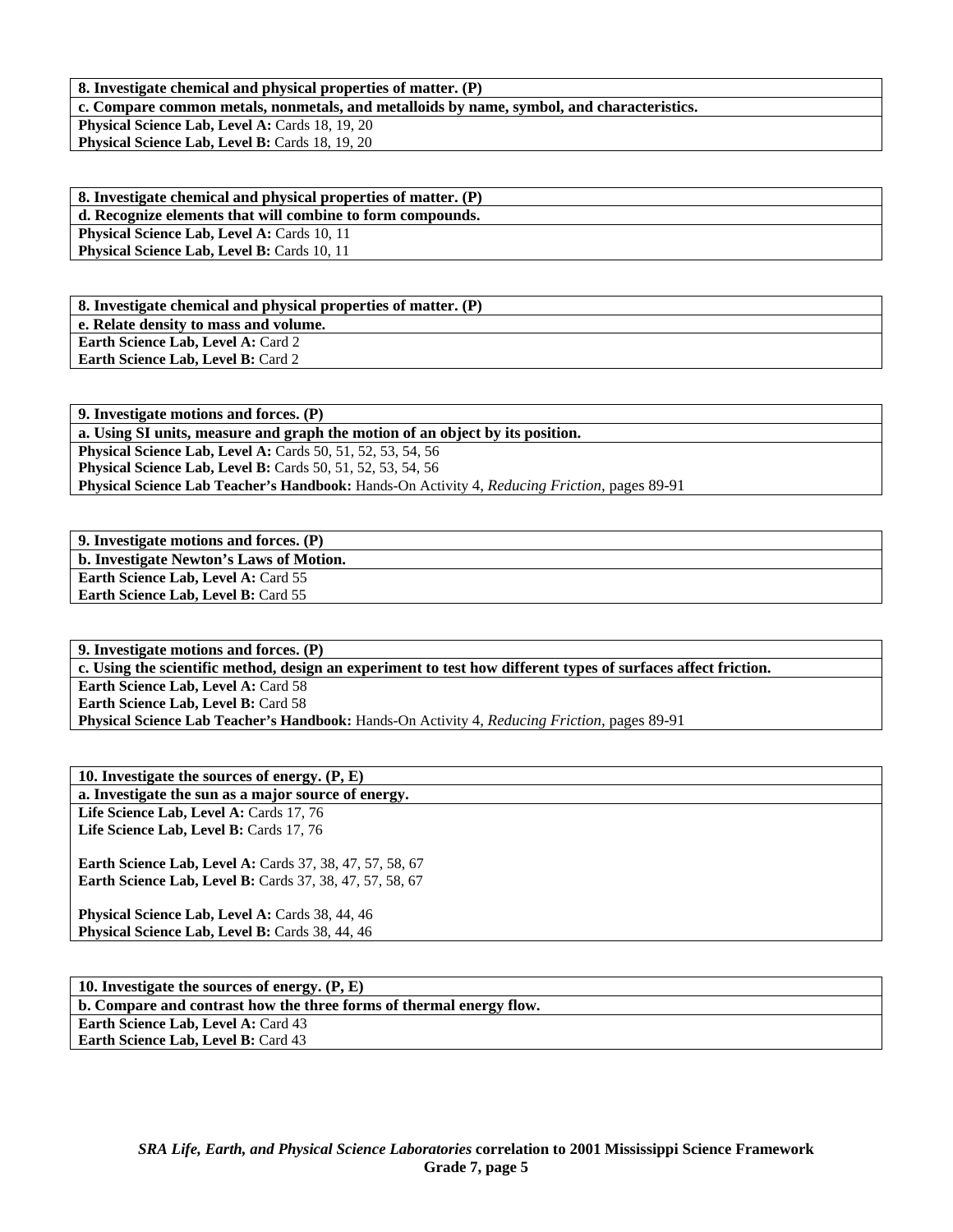**10. Investigate the sources of energy. (P, E) c. Research one or more of the sources of energy (nuclear, solar, wind, geothermal, hydro).**  Life Science Lab, Level A: Card 84 Life Science Lab, Level B: Card 84 **Earth Science Lab, Level A:** Card 35 **Earth Science Lab, Level B:** Card 35 **Physical Science Lab, Level A:** Cards 34, 38, 42, 45, 46, 47, 48, 49, 74

**Physical Science Lab, Level B:** Cards 34, 38, 42, 45, 46, 47, 48, 49, 74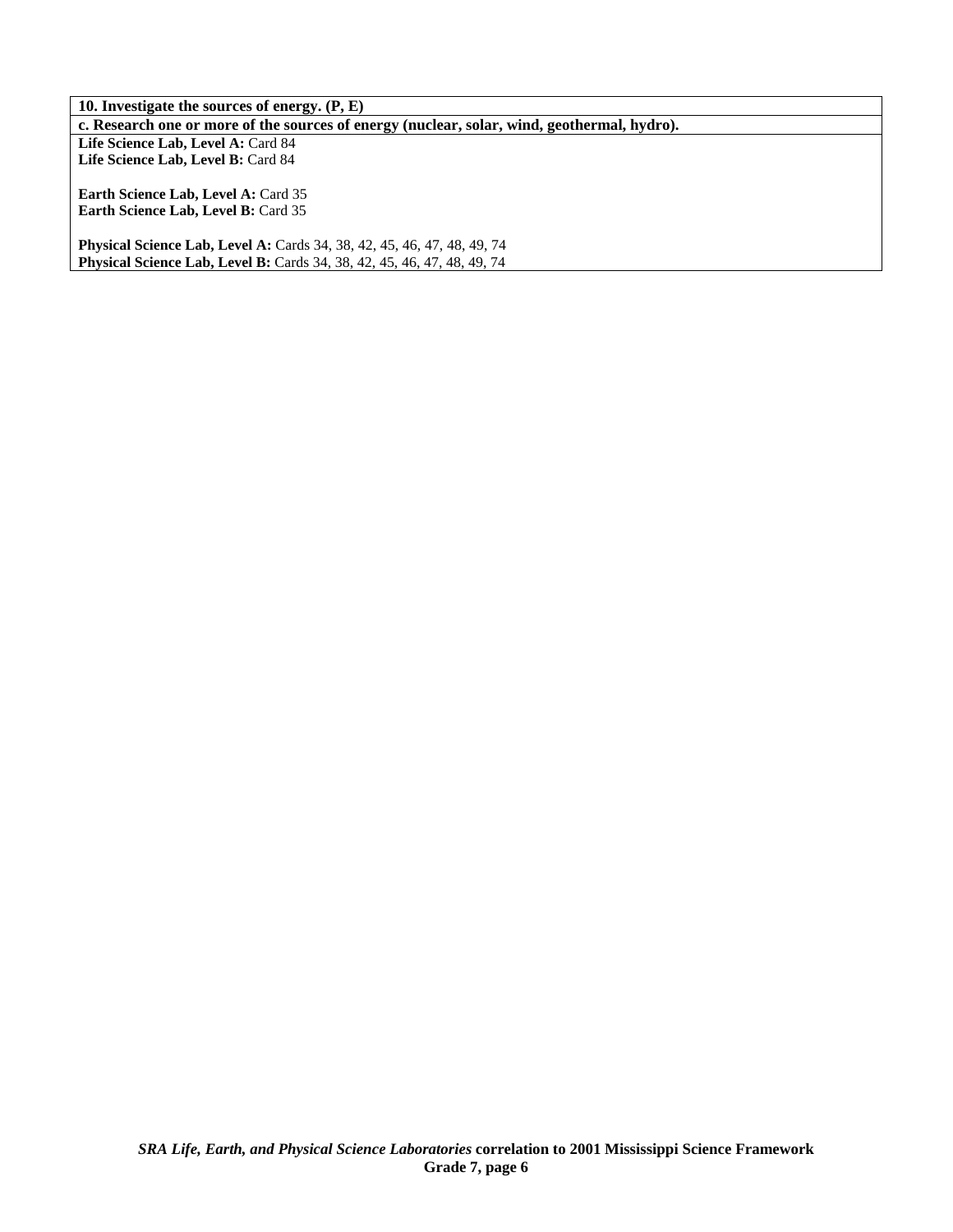## *SRA Life, Earth, and Physical Science Laboratories*  **correlation to 2001 Mississippi Science Framework Grade 8**

*SRA Life, Earth, and Physical Science Laboratories* provide core science content in an alternate reading format. Each *SRA Science Lab* contains 180 Science Cards covering key science concepts and vocabulary. Each lab covers 90 different science topics presented at two different reading levels to meet varied student abilities. The *Teacher's Handbook* includes hands-on inquiry activities as well as vocabulary building exercises. The *Classroom Resource CD-ROM* includes Writing Strategies in Science along with tests and vocabulary games.

| 1. Analyze and relate structure and function in living systems. (L) |  |
|---------------------------------------------------------------------|--|
|---------------------------------------------------------------------|--|

**a. Analyze body systems and their functions.** 

Life Science Lab, Level A: Cards 44, 46, 47, 48, 49, 50, 51, 52, 53, 54, 55, 56, 57, 58 Life Science Lab, Level B: Cards 44, 46, 47, 48, 49, 50, 51, 52, 53, 54, 55, 56, 57, 58 **Life Science Lab Teacher's Handbook:** Hands-On Activity 4, *Your Cardiovascular System,* pages 89-91

**1. Analyze and relate structure and function in living systems. (L)** 

**b. Relate interactions among body systems.** 

**Life Science Lab, Level A:** Cards 44, 45, 46, 47, 48, 49, 50, 51, 52, 53, 54, 55, 56, 57, 58 Life Science Lab, Level B: Cards 44, 45, 46, 47, 48, 49, 50, 51, 52, 53, 54, 55, 56, 57, 58 **Life Science Lab Teacher's Handbook:** Hands-On Activity 4, *Your Cardiovascular System,* pages 89-91

**1. Analyze and relate structure and function in living systems. (L) c. Identify the parts of and show the interaction between the reproductive and endocrine systems.**  Life Science Lab, Level A: Cards 57, 58

Life Science Lab, Level B: Cards 57, 58

**1. Analyze and relate structure and function in living systems. (L) d. Examine diseases that are the result of body system failures or infection by other organisms.**  Life Science Lab, Level A: Cards 47, 48, 49 Life Science Lab, Level B: Cards 47, 48, 49

| 2. Analyze genetic continuity of organisms. (L)                  |
|------------------------------------------------------------------|
| a. Define meiosis by relating the process to genetic continuity. |
| Life Science Lab, Level A: Card 61                               |
| Life Science Lab, Level B: Card 61                               |
|                                                                  |

| 2. Analyze genetic continuity of organisms. (L) |
|-------------------------------------------------|
| b. Compare and contrast genotype and phenotype. |
| <b>Life Science Lab, Level A: Card 63</b>       |
| Life Science Lab, Level B: Card 63              |

| 2. Analyze genetic continuity of organisms. (L)                                                        |
|--------------------------------------------------------------------------------------------------------|
| c. Explain the advantages and disadvantages of both hybrid and purebred species of plants and animals. |
| Life Science Lab, Level A: Cards $60, 61, 62, 65$                                                      |
| Life Science Lab, Level B: Cards $60, 61, 62, 65$                                                      |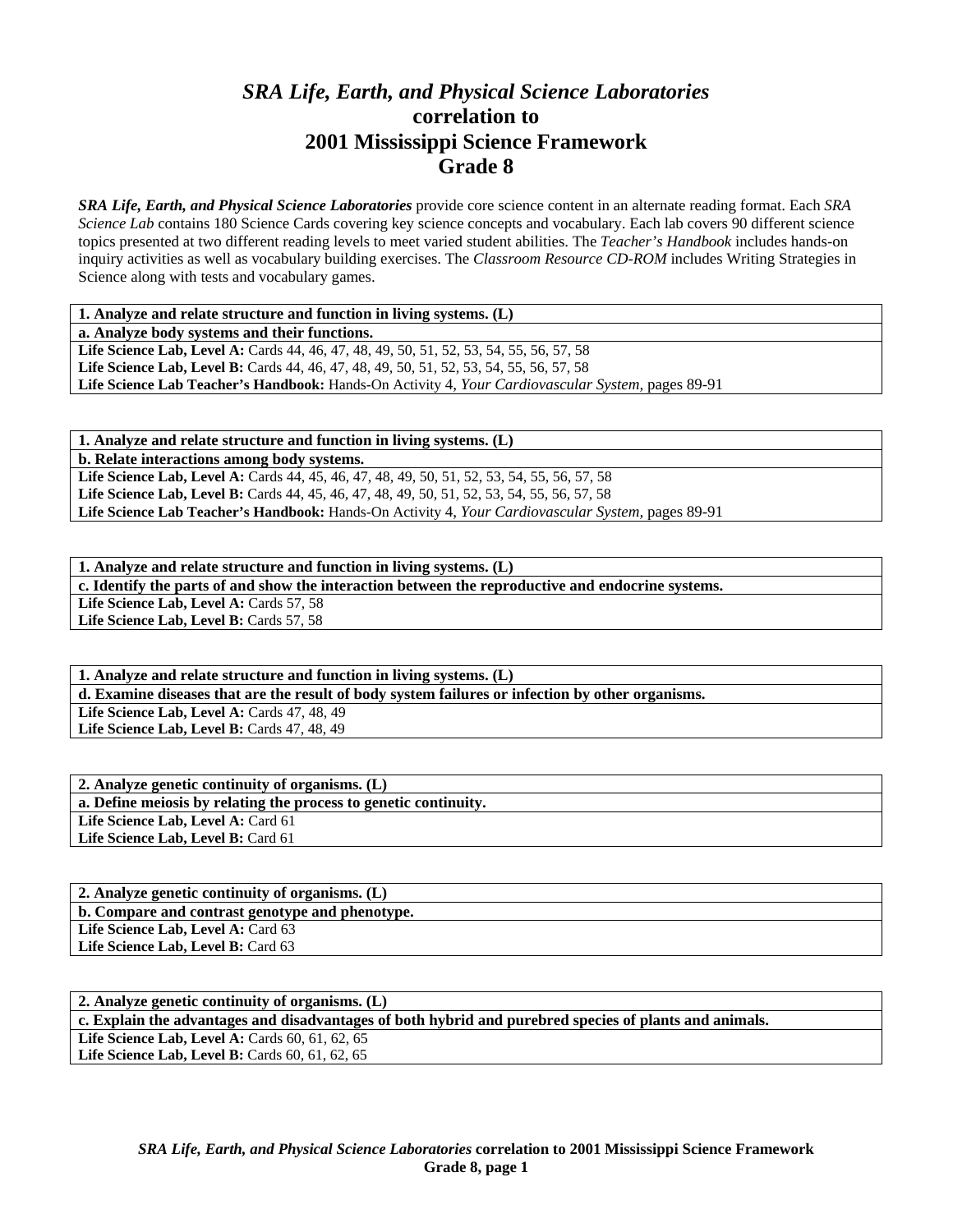**2. Analyze genetic continuity of organisms. (L) d. Examine genes as a section of a DNA molecule that carries the genetic code for inherited traits. Life Science Lab, Level A: Cards 62, 63, 64 Life Science Lab, Level B: Cards 62, 63, 64** 

**3. Determine the economic factors that influence the regulation and behavior of organisms. (L, E) a. Appraise the economic factors associated with regulations and protection of the environment. Life Science Lab, Level A:** Cards 14, 85, 86, 87, 88, 89, 90 **Life Science Lab, Level B:** Cards 14, 85, 86, 87, 88, 89, 90 **Life Science Lab Teacher's Handbook:** Hands-On Activity 7, *The Effects of Acid Rain,* pages 101-103

**Earth Science Lab, Level A: Cards 42, 59, 61, 85, 86 Earth Science Lab, Level B: Cards 42, 59, 62, 85, 86 Earth Science Lab Teacher's Handbook:** Hands-On Activity 5, *What is in the Air?,* pages 89-91

**3. Determine the economic factors that influence the regulation and behavior of organisms. (L, E) b. Explain environmental degradation to include overpopulation, biodiversity, sea-level rise, and enhanced greenhouse effect.** 

**Life Science Lab, Level A: Cards 72, 75, 76, 80** Life Science Lab, Level B: Cards 72, 75, 76, 80 **Life Science Lab Teacher's Handbook:** Hands-On Activity 7, *The Effects of Acid Rain,* pages 101-103

**Earth Science Lab, Level A: Cards 42, 59, 62, 86 Earth Science Lab, Level B:** Cards 42, 59, 62, 89 **Earth Science Lab Teacher's Handbook:** Hands-On Activity 5, *What is in the Air?,* pages 89-91

**4. Examine the physical factors of populations as they relate to the formation of ecosystems. (L, E) a. Analyze the adaptation of representative organisms to aquatic or terrestrial environments.**  Life Science Lab, Level A: Cards 23, 24, 41, 43, 81, 82 Life Science Lab, Level B: Cards 23, 24, 41, 43, 81, 82

**4. Examine the physical factors of populations as they relate to the formation of ecosystems. (L, E) b. Evaluate the effects of urbanization on aquatic or terrestrial ecosystems.**  Life Science Lab, Level A: Cards 81, 82, 84, 85, 86, 87, 88, 89, 90

Life Science Lab, Level B: Cards 81, 82, 84, 85, 86, 87, 88, 89, 90 **Life Science Lab Teacher's Handbook:** Hands-On Activity 7, *The Effects of Acid Rain,* pages 101-103

**Earth Science Lab, Level A: Cards 59, 61** Earth Science Lab, Level B: Cards 59, 61

**4. Examine the physical factors of populations as they relate to the formation of ecosystems. (L, E) c. Analyze how predation and food webs help structure communities.** 

Life Science Lab, Level A: Cards 76, 77

Life Science Lab, Level B: Cards 76, 77

**Life Science Lab Teacher's Handbook:** Hands-On Activity 6, *How Much Does Energy Cost?,* pages 97-99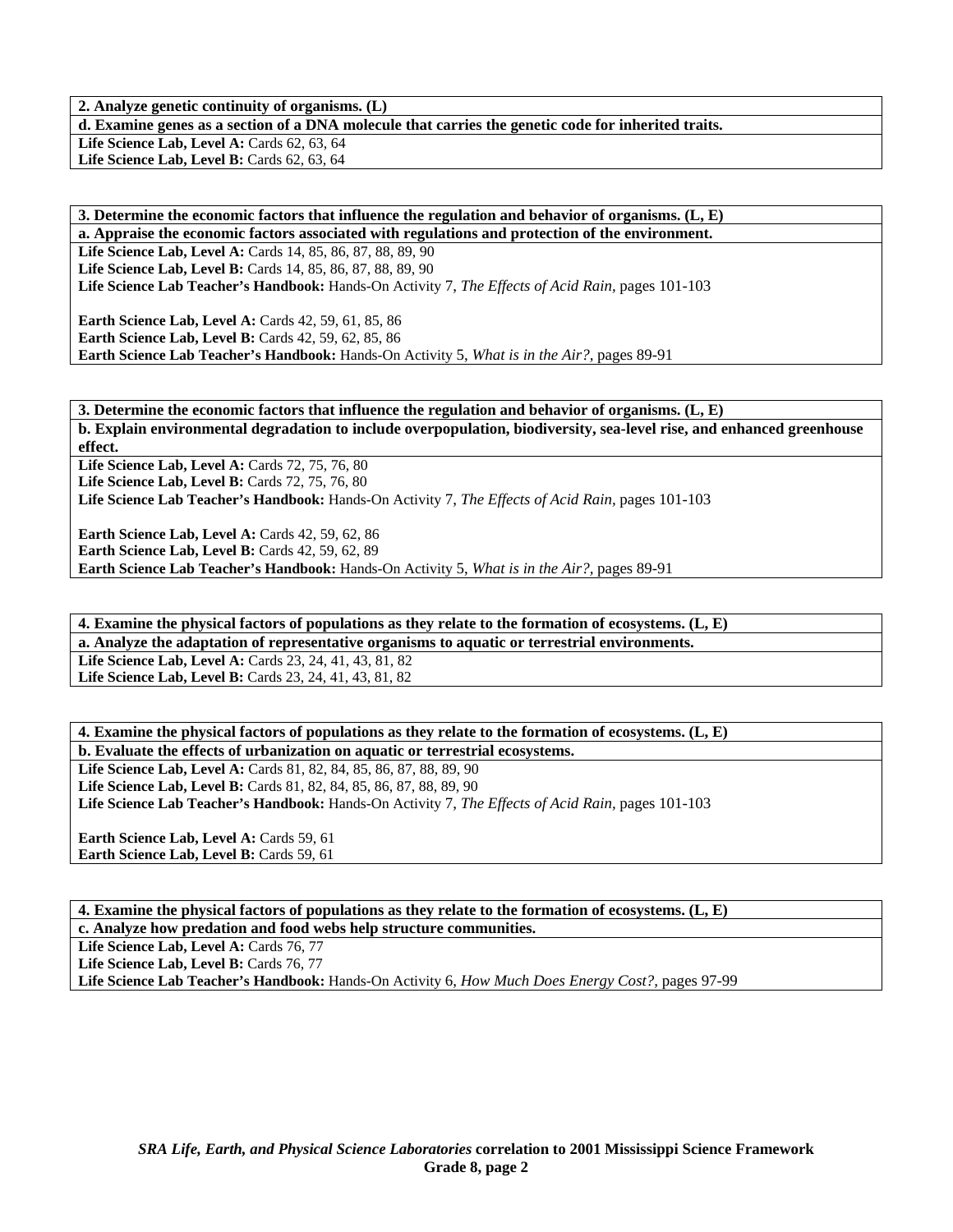**5. Investigate atmospheric movements that affect the Earth's system. (E, P) a. Analyze the cycles including nitrogen, water, carbon dioxide, and oxygen cycle.**  Life Science Lab, Level A: Cards 78, 79 Life Science Lab, Level B: Cards 78, 79 **Earth Science Lab, Level A: Card 47 Earth Science Lab, Level B: Card 47** 

**5. Investigate atmospheric movements that affect the Earth's system. (E, P)** 

**b. Use weather maps for analyzing and predicting weather.** 

**Earth Science Lab, Level A: Cards 50, 51 Earth Science Lab, Level B: Cards 50, 51** 

**5. Investigate atmospheric movements that affect the Earth's system. (E, P) c. Construct a weather map to forecast the weather over a region, giving temperature in degrees Celsius. Earth Science Lab, Level A: Cards 50, 51** Earth Science Lab, Level B: Cards 50, 51

**6. Investigate the Earth's geological past. (E, L)** 

**a. Identify the components/stages of a geological timetable and discuss how the environment (including animals and landforms) has changed in each period.** 

Life Science Lab, Level A: Cards 66, 67

Life Science Lab, Level B: Cards 66, 67

**Life Science Lab Teacher's Handbook:** Hands-On Activity 5, *Making Fossils,* pages 93-95

Earth Science Lab, Level A: Cards 32, 33, 34 Earth Science Lab, Level B: Cards 32, 33, 34

**6. Investigate the Earth's geological past. (E, L) b. Describe methods and tools used in dating rocks and fossils.**  Life Science Lab, Level A: Cards 66, 67 Life Science Lab, Level B: Cards 66, 67

**Earth Science Lab, Level A: Cards 6, 7, 8, 9, 30, 31, 32, 33, 34 Earth Science Lab, Level B:** Cards 6, 7, 8, 9, 30, 31, 32, 33, 34

| 6. Investigate the Earth's geological past. $(E, L)$ |
|------------------------------------------------------|
| c. Discuss Mississippi's geological areas.           |
| <b>Earth Science Lab, Level A: Card 21</b>           |
| <b>Earth Science Lab, Level B: Card 21</b>           |
|                                                      |

**7. Describe the appearance and nature of our galaxy and the universe. (E) a. Explain the relationship between the distance and light-travel time (light year). Earth Science Lab, Level A: Card 74 Earth Science Lab, Level B: Card 74**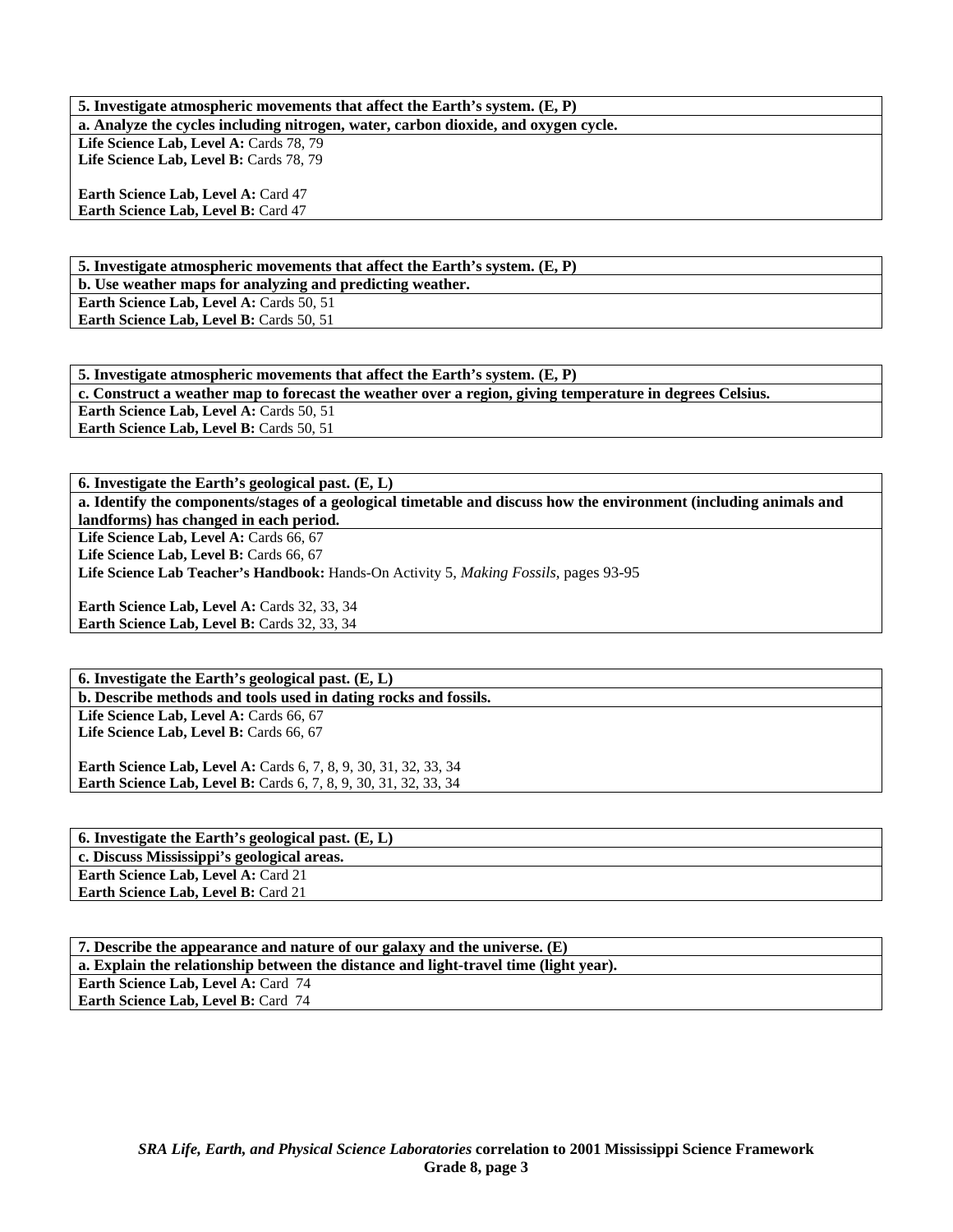**7. Describe the appearance and nature of our galaxy and the universe. (E) b. Identify and describe deep-sky objects visible from Earth (diffuse nebulae, galactic and globular clusters, planetary nebulae, supernova remnants, "spiral nebulae"). Earth Science Lab, Level A: Cards 75, 76, 77** 

Earth Science Lab, Level B: Cards 75, 76, 77

**7. Describe the appearance and nature of our galaxy and the universe. (E) c. Identify and describe the Milky Way as the galaxy to which we belong.** 

**Earth Science Lab, Level A: Cards 68, 74, 77** 

Earth Science Lab, Level B: Cards 68, 74, 77

**7. Describe the appearance and nature of our galaxy and the universe. (E) d. Identify and describe our galaxy in terms of its components (core of older star, spiral arms of gas and dust with younger stars, halo, "dark matter") and out location within it. Earth Science Lab, Level A: Cards 74, 77 Earth Science Lab, Level B: Cards 74, 77** 

**7. Describe the appearance and nature of our galaxy and the universe. (E) e. Identify and describe "spiral nebulae" as distant galaxies.**  Earth Science Lab, Level A: Cards 76, 77 **Earth Science Lab, Level B: Cards 76, 77** 

**7. Describe the appearance and nature of our galaxy and the universe. (E) f. Identify and describe different types of galaxies in terms of their shape (spiral, barred spiral, elliptical, irregular) and level of activity. Earth Science Lab, Level A: Card 77 Earth Science Lab, Level B: Card 77** 

**8. Analyze the properties of matter. (P) a. Determine experimentally physical and chemical properties including density, conductivity, and reactions with water, acids, and bases. Physical Science Lab, Level A: Cards 1, 2, 13, 14, 15, 16 Physical Science Lab, Level B:** Cards 1, 2, 13, 14, 15, 16

**Physical Science Lab Teacher's Handbook:** Hands-On Activity 1, *Measuring pH of Acids and Bases,* pages 77-79

**8. Analyze the properties of matter. (P) b. Interpret information given on the periodic table to predict reactions between elements.** 

**Physical Science Lab, Level A:** Cards 17, 18, 19, 20, 27, 28, 29 **Physical Science Lab, Level B:** Cards 17, 18, 19, 20, 27, 28, 29 **Physical Science Lab Teacher's Handbook:** Hands-On Activity 2, *Chemical Reaction Rates,* pages 81-83

**8. Analyze the properties of matter. (P) c. Write simple formulas for compounds. Physical Science Lab, Level A: Cards 9, 11, 27, 28, 29 Physical Science Lab, Level B: Cards 9, 11, 27, 28, 29 Physical Science Lab Teacher's Handbook:** Hands-On Activity 2, *Chemical Reaction Rates,* pages 81-83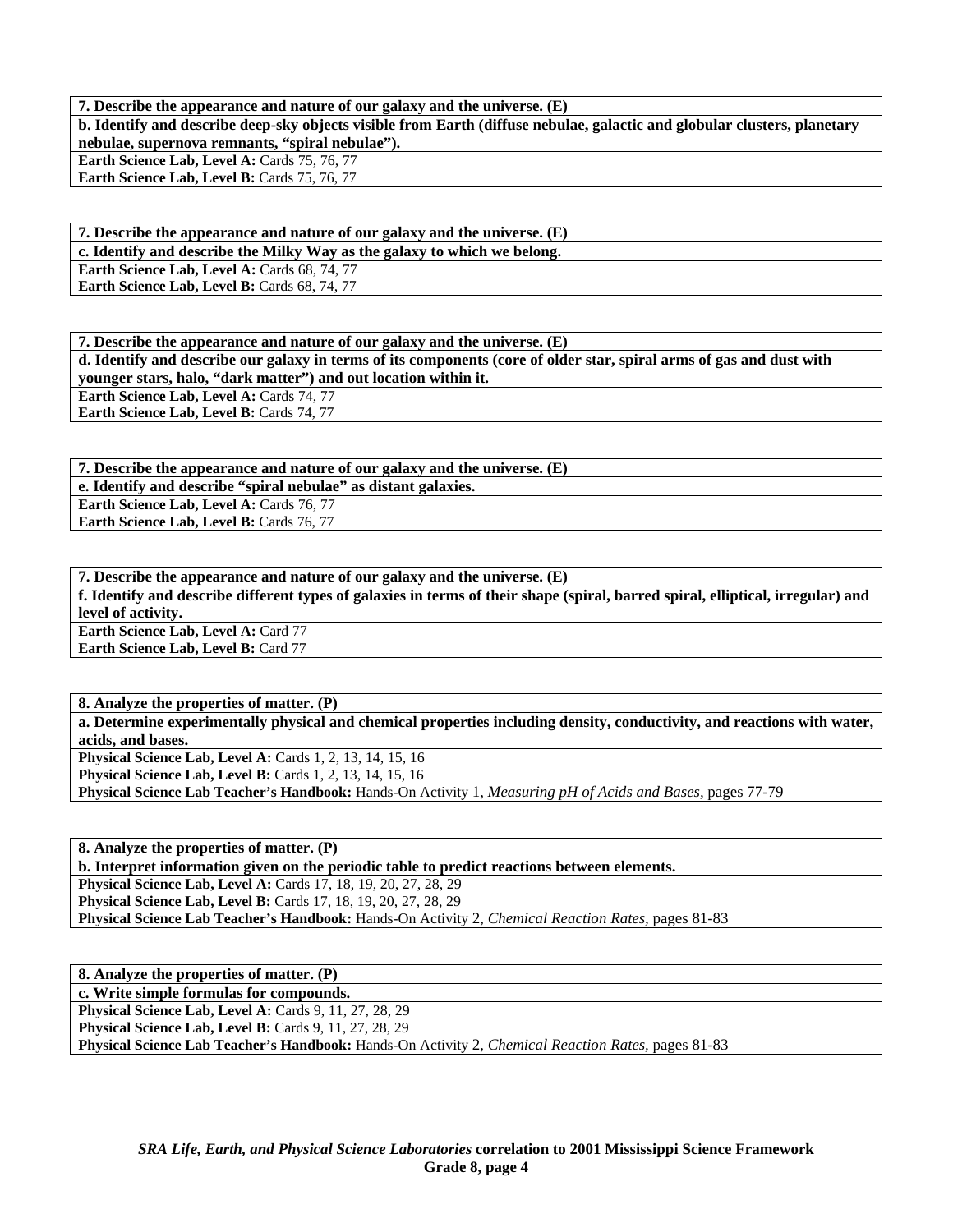**8. Analyze the properties of matter. (P) d. Distinguish among atoms, ions, and molecules. Physical Science Lab, Level A: Cards 3, 4, 21, 22, 23 Physical Science Lab, Level B:** Cards 3, 4, 21, 22, 23

**8. Analyze the properties of matter. (P) e. Determine the density of regular and irregular objects. Physical Science Lab, Level A: Card 2 Physical Science Lab, Level B: Card 2** 

**8. Analyze the properties of matter. (P) f. Determine experimentally how acidic or basic a substance is using a pH scale indicator.**  Physical Science Lab, Level A: Cards 14, 15, 16 Physical Science Lab, Level B: Cards 14, 15, 16 **Physical Science Lab Teacher's Handbook:** Hands-On Activity 1, *Measuring pH of Acids and Bases,* pages 77-79

**8. Analyze the properties of matter. (P) g. Introduce the factor label method for unit conversions in the metric system.**  Physical Science Lab, Level A: Cards 42, 65 Physical Science Lab, Level B: Cards 42, 65

**9. Explore the application of simple and complex machines. (P) a. Apply and demonstrate Newton's Three Laws of Motion using simple machines. Physical Science Lab, Level A: Card 55 Physical Science Lab, Level B: Card 55 Physical Science Lab Teacher's Handbook:** Hands-On Activity 4, *Reducing Friction,* pages 89-91

**9. Explore the application of simple and complex machines. (P) b. Design and construct simple and complex machines.**  Physical Science Lab, Level A: Cards 63, 64 **Physical Science Lab, Level B: Cards 63, 64** 

| 10. Investigate the transfer of energy. $(P)$                                |
|------------------------------------------------------------------------------|
| a. Measure the transfer of heat between two objects using the Celsius scale. |
| <b>Physical Science Lab, Level A: Cards 42, 43</b>                           |
| <b>Physical Science Lab, Level B: Cards 42, 43</b>                           |
|                                                                              |

**10. Investigate the transfer of energy. (P) b. Illustrate wave motion in different media. Physical Science Lab, Level A:** Cards 77, 78, 79, 80, 81, 82, 83, 84, 85, 86, 87, 88, 89, 90 **Physical Science Lab, Level B:** Cards 77, 78, 79, 80, 81, 82, 83, 84, 85, 86, 87, 88, 89, 90 **Physical Science Lab Teacher's Handbook:** Hands-On Activity 6, *Making Sound,* pages 97-99